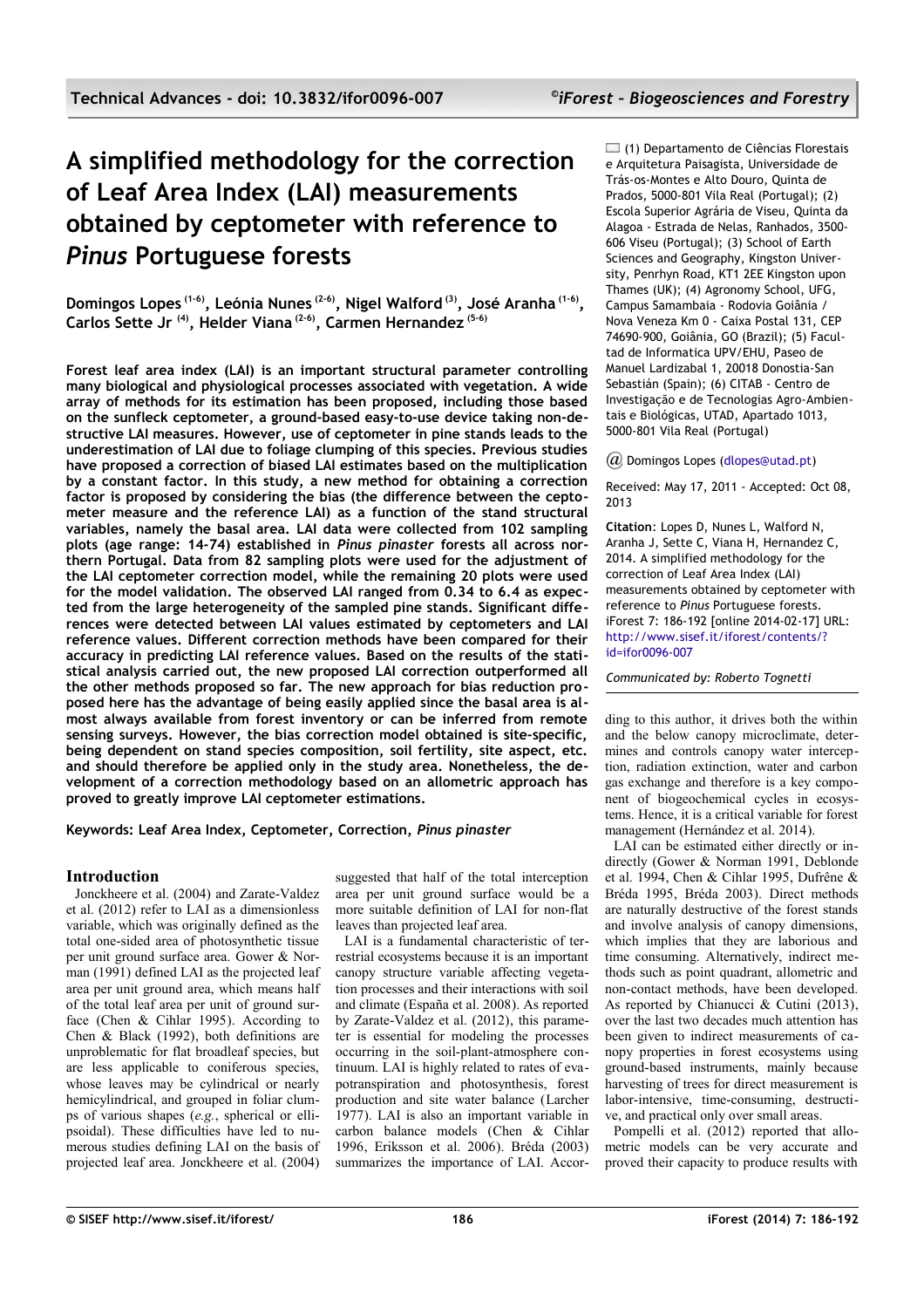the same level of accuracy as other more complex estimation models or expensive equipment. According to Jonckheere et al. (2004), allometric techniques are indirect methods of LAI measurement and rely on relationships between leaf area and any dimension(s) of the woody plant element carrying the green leaf biomass, *i.e.*, stem diameter, tree height, crown base height, etc. Pompelli et al. (2012) concluded that allometric methods, which are based on destructive sampling, can be very accurate. However, allometric relations are influenced by site-dependent factors such as species, age, stand density and other stand parameters, and therefore may not be transferable to other stands (Chen & Cihlar 1995, Deblonde et al. 1994). Additionally, the use of such allometric equations is not only restricted because of their site-specificity, but also because in some cases the method may not be applied, *e.g.*, in areas where conservation or scientific interests outweigh the benefits of destructive sampling (Jonckheere et al. 2004). Chianucci & Cutini (2013) reported that after adjustment allometric equations allow LAI estimation in a non destructive way and have been applied frequently in forest ecosystems.

Processing of data from satellite remote sensing is another method for indirect measurement of LAI (Chen & Cihlar 1995, Eklundh et al. 2001, Bréda 2003), which is especially useful for investigations covering large areas. However, remotely sensed vegetation indexes need at present a site- and stand-specific calibration against ground-based measurements of LAI, and still do not provide suitable results for complex canopies such as forests with a high LAI (Bréda 2003), even if huge improvements have been developed since their introduction in forest ecology studies. According to Demarez et al. (2008), these non-destructive methods that generally use optical sensors are fast to apply and allow the sampling of large areas. Nonetheless, it is difficult to obtain accurate LAI estimations of high spatial resolution over large areas, as reported by Hernández et al. (2014).

More recently, other approaches, such as the use of hemispherical photography, have been tested by the scientific community in forestry applications, with very promising results (Demarez et al. 2008). Similar results have been achieved with fullframe and cover photography (Macfarlane et al. 2007a). Digital photography is a less expensive and readily available alternative. Chianucci & Cutini (2013) report that the more recently developed Digital Cover Photography method offers strong potential for indirect measurement and monitoring of LAI and other canopy properties in deciduous forests. The method provided accurate estimates of LAI in dense deciduous forests, assuming a spherical leaf angle distribution, even without measurement of the zenithal light extinction coefficient. Macfarlane et al. (2007b) tested whether leaf area index (*LAI*) in eucalypt vegetation could be accurately estimated from gap fraction measurements made using both fisheye and non-fisheye digital photography, and found that methods of obtaining and analysing gap fraction and gap size distributions from fisheye photography need further improvement to separate the effects of foliage clumping and leaf angle distribution.

The disadvantages of direct methods have led to the development of instrumentation enabling a rapid estimation of LAI in the field (Gower & Norman 1991). Chen & Cihlar (1995) asserted that optical instruments have proved attractive to many investigators because of their non-destructive nature and the speed with which measurements can be obtained. According to Chen & Cihlar (1995), Leblanc & Chen (2001), and Chianucci & Cutini (2013), some of the most important instruments currently in use for this purpose are the Plant Canopy Analyzers (LAI-2000, Li-Cor), and the Demon and the Sunfleck Ceptometers, using measurements of radiation transmission through the canopy. The LAI-2000, which detects penetrating diffuse light at five angles simultaneously, and similar plant canopy analyzers (CA), estimate LAI by inversion from measured canopy transmittance (gap fraction) under the assumption that leaves are randomly (Poisson) distributed in the canopy (Stenberg et al. 2003). Unfortunately, this assumption generally does not hold in coniferous forests, which has led a number of investigations to conclude that CAs tend to underestimate the true LAI in these circumstances. Chen & Cihlar (1995) suggest that in coniferous forests CAs yield the shoot area index, since in most stands of this type shoots are the principal foliage elements. Leblanc (2002) reported that for a highly clumped canopy with a large gap fraction, the resulting LAI can be more than 100% smaller than previously estimated.

Some investigators have attempted to counter this disadvantage of CAs by proposing methodologies to correct for this underestimation (Lang & Yuequin 1986, Chen & Cihlar 1995, Gower & Norman 1991, Dufrêne & Bréda 1995). According to Bréda (2003), the most challenging factor influencing the derivation of accurate LAI using optical methods are woody elements (Plant Area Index - PAI *vs.* Leaf Area Index - LAI), foliage clumping, and also accurate transmittance or gap fraction measurements. Clumping effects accounted for by the LAI-2000 instrument, called the "apparent" clumping index, were dependent on canopy cover, crown shape and canopy height (Ryu et al. 2010). The apparent clumping index from LAI-2000 is a clumping correction above the shoot scale, whilst other methods such as TRAC (Chen & Cihlar 1995) and photography can discriminate clumping effects at the shoot scale, therefore exhibiting higher spatial discrimination power (Leblanc et al. 2005, Macfarlane et al. 2007b, Chianucci & Cutini 2013). Lang & Yuequin (1986) proposed a correction based on log averaging the gap fraction, currently the most widely applied correction for measurements taken by the LAI-2000 ceptometer and photography. Leblanc et al. (2005) combined this approach with the one from Chen & Cihlar (1995) by tracing radiation and architecture of canopies (TRAC) and photography.

Looking more carefully at the Gower & Norman (1991) correction, they proposed the multiplication of the observed LAI value by the ratio of the total projected needle area to shoot silhouette area. This ratio ranged between 1.67 and 1.40 (median value =  $1.5$ ) for the four studied species (*Quercus rubra, Pinus strobus, Pinus resinosa* and *Larix decidua*). Chen & Cihlar (1995) developed a new theory for gap size analysis to improve the optical measurement of LAI in plant canopies. They defined an element-clumping index to quantify the effect of the non-random spatial distribution of foliage elements that derives from the change in canopy gap fraction after the removal of large gaps appearing at probabilities in excess of predictions for a random canopy. In practice, the corrected LAI (*LAI*<sub>COR</sub>) is obtained as follows (eqn. 1):

$$
LAI_{COR} = \frac{LAI_{OBS} \cdot \gamma_E}{\Omega_E}
$$

where  $\gamma_E$  is the ratio of half the total leaf area in a shoot to half the total shoot area,  $\Omega_F$  is the clumping index for elements (shoots), and  $LAI_{\text{OBS}}$  is the measured LAI value. [Tab.](#page-1-0) [1](#page-1-0) reports the median values found by Chen & Cihlar (1995) for  $γ_E$  and  $Ω_E$  for the two coniferous species analyzed, red pine (*Pinus resinosa* Ait.) and jack pine (*Pinus banksiana* Lamb.).

Dufrêne & Bréda (1995) proposed an alternative way of dealing with the problem of LAI underestimation, which essentially refers to best practice recommendations in the use of ceptometers. They argue that the most restricting factor affecting the use of these instruments within forest vegetation communities is the difficulty of achieving correct reference measurements, in other words eliminating the edge effect. They propose that a second equipment set is used to provide reference measurements if there is no sufficiently large clear area near to a

<span id="page-1-0"></span>**Tab. 1** - Correction factors for  $\gamma_E$  and  $\Omega_E$ . (source: Chen & Cihlar 1995).

| <b>Species</b> | YЕ   | Ωĸ   |
|----------------|------|------|
| red pine       | 2.08 | 0.91 |
| jack pine      |      | 0 88 |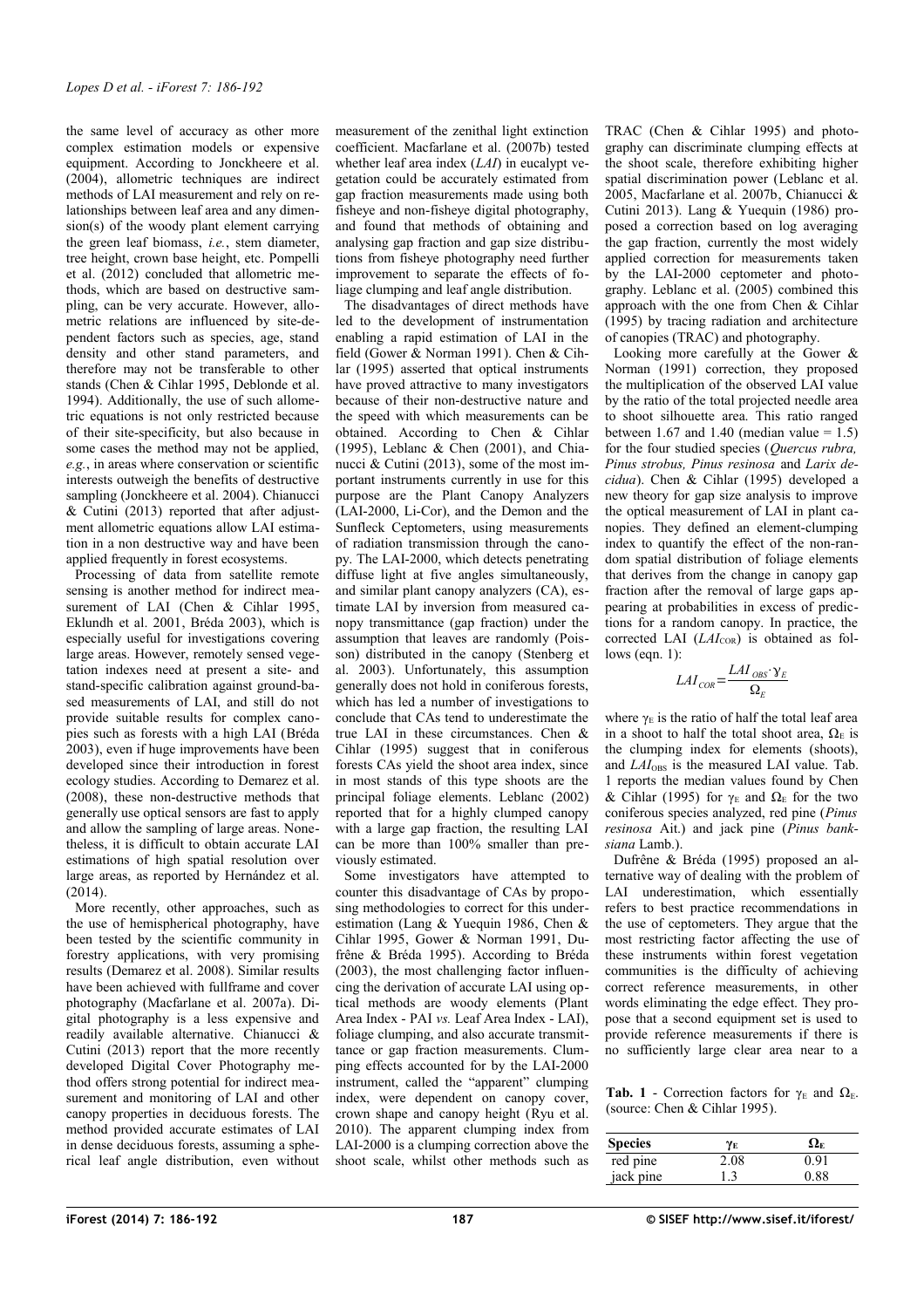forest stand, although this increases the cost of data collection. Some ceptometers measure transmittance at the zenith  $(0^{\circ})$ , LAI-2000 used 5 rings (0-74°), and these authors maintain that the most satisfactory measurement of LAI using this LAI-2000 is obtained when the field view is restricted to the upper three rings (0-43°).

Van Gardingen et al. (1999) stated that alternative methods applying a uniform correction factor to conventional analysis may produce erroneous results when the scale of clumping is not uniform throughout the canopy. Basically, there are two ways (and possibly a third) to correct for clumping: (i) using the log averaging procedures proposed by Lang  $&$  Yuequin (1986) derived from gap fraction distribution (LX), which was also applied to hemispherical photography by Van Gardingen et al. (1999); (ii) to remove large gaps from total gaps, the Chen & Cihlar's (CC - Chen & Cihlar 1995) method, which is a gap size distribution correction; (iii) to combine the two above approaches.

The present analysis starts from the commonly accepted assumption that measurement of LAI by ceptometer will underestimate this variable, and then derive a new estimate of LAI by means of allometric equations. A close correspondence between the theoretical and allometric LAI would be taken to indicate that the latter could be regarded as a reference LAI against which to correct the ceptometer measurements, based on the assumptions of Pompelli et al. (2012). This new methodology provides that the Ceptometer LAI is corrected based on structural variables (in this case the basal area per hectare), and counters the assumption that ceptometer measurements invariably underestimate reference LAI values and that the bias is not always a constant fraction of the estimated value. This investigation was carried out with reference to a tree species that is extremely important for Portugal, especially northern Portugal, namely *Pinus pinaster*.

# **Materials and Methods**

#### *Study area and experimental design*

According to the last National Forest Inventory, *Pinus pinaster* stands are primarily located in the north of Portugal, predominantly in the Aveiro, Bragança, Vila Real, Viseu, and Porto districts: the Viseu district is known as the "*Pinus* region".

Some 102 sampling plots - each with an area of  $500 \text{ m}^2$  - were established in representative areas for *Pinus pinaster* spread all over the north of Portugal. This dataset was divided in 82 sampling plots for the adjustment of the correction model, of which 20 were used for the model validation. In each sampling plot, general dendrometric variables were measured, following the approach of traditional and generic forest inventories (see Lopes 2005, Lopes et al. 2009).

#### *Specific leaf area determination*

Specific leaf area (*SLA*) was determined by collecting 300 leaves from trees randomly selected across all the sampling plots, taking care of sampling at least 3 trees per sampling plot. Leaves were collected at several heights and from different parts of the sampled trees. Sampled leaves were young, fully expanded, and free from apparent herbivore or pathogen damage.

Leave measurements were taken by following the methodology developed by Steve Hallgren (Oregon State University, Corvallis, OR, USA) and fully described by Lopes (2005). The radius (*r*) and length (*l*) of each needle was measured, and the area per fascicle (*Af*) calculated as follows (eqn. 2):

$$
Af = 2rl(n+\Pi)
$$

where *n* represents the number of needles per fascicle. Sampled leaves were then dried at 70 °C and weighed after weight stabilization (on average, 2 days) to determine their dry mass.

Diameter at breast height (DBH) was measured for each tree within the sampling plots and allometric equations were used to estimate the foliar biomass (*leaf mass*).

A reference leaf area index (*LAIr*) to be used for comparison with ceptometer measurements was obtained based on *SLA* using the recognized procedure by Nemani & Running (1989) and Bréda (2003) as follows  $(ean. 3)$ :

*LAIr*=*leaf mass*⋅*SLA*

The dry leaf area biomass for each individual tree in all sampling plots was estimated using previously adjusted allometric models and then extrapolated to hectare. *LAIr* was therefore obtained based on the ratio between leaf area and dry leaf mass.

#### *LAI estimation using allometric approaches*

In this study, allometric equations were adjusted for *Pinus* using biomass data from 35 trees (DBH range: 7.5-37.5 cm) sampled across the whole north of Portugal. Details on modeling and selection of the best models are described in Lopes (2005). Biomass data collection for each tree followed the methodology proposed by Gregoire et al. (1995). A leaf biomass model was adjusted based on the dataset by Lopes & Aranha (2004), and thus leaf biomass estimated as follows (eqn. 4):

$$
\log(LB) = -1.39256 + 1.871793 \cdot \log(DBH)
$$

$$
(R^2 = 0.770; R^2_{\text{adj}} = 0.762).
$$

### *Ceptometer LAI measurements*

LAI measurements were carried out during summer months over the period  $2001-2009$ . Not all measures were taken specifically for this study: a database was built by assembling data from previous studies by the authors (Lopes 2005, Viana et al. 2012).

For each sampling plot in the database both LAI values estimated by the Sunfleck ceptometer (*LAIc*) and other structural parameters (*e.g.*, DBH measured for each tree) were available, so a reference LAI (*LAIr*) based on allometric equations could be estimated for each plot based on the procedure described above.

Several measurements were taken at each sampled point using the Sunfleck ceptometer, which is a stick with 80 sensors linearly distributed. *LAIc* was determined according to manufacturer's recommendations (Decagon Devices 1989). Incident radiation in the PAR waveband was measured below the canopy (inside the stand) and in a nearby open area (outside the stand). A more detailed description was presented by Bréda (2003) and Lopes (2005). Transmittance was calculated as the percent fraction of below-canopy light divided by the incident radiation. LAI was also estimated from transmitted light values measured with the ceptometers, making use of the Beer-Lambert law and assuming a light extinction coefficient *k*  $= 0.50$  (after Chianucci & Cutini 2013).

## *Adjustment of the LAI correction model*

The main goal of this study is the adjustment of a correction factor for the LAI ceptometer, in order to avoid errors related to the clumped nature of the *Pinus* canopy.

The identification of the input variables to be adjusted in the model for bias reduction was obtained by looking at the available structural variables showing the largest correlation with the LAI bias (eqn. 5):

$$
Bias = f \left( structural\ variable \right)
$$

Comparison of the *LAIr* and *LAIc* revealed the level of bias for this species and provided the basis for examining the connections with stand structural variables. The corrected LAI will be then obtained by summing the ceptometer-measured value with the bias (eqn. 6).

$$
LAI_{corr} = LAI_{obs} + Bias
$$

where  $LAI_{\text{corr}}$  is the corrected LAI and  $LAI_{\text{obs}}$ is the observed LAI value.

This new correction differs from those previously employed, which multiplied the ceptometer LAI value by a correction factor (*CF*) that was not constant, being estimated as a function of the stand structural variables (eqn. 7):

$$
LAI_{corr} = LAI_{obs} \cdot CF
$$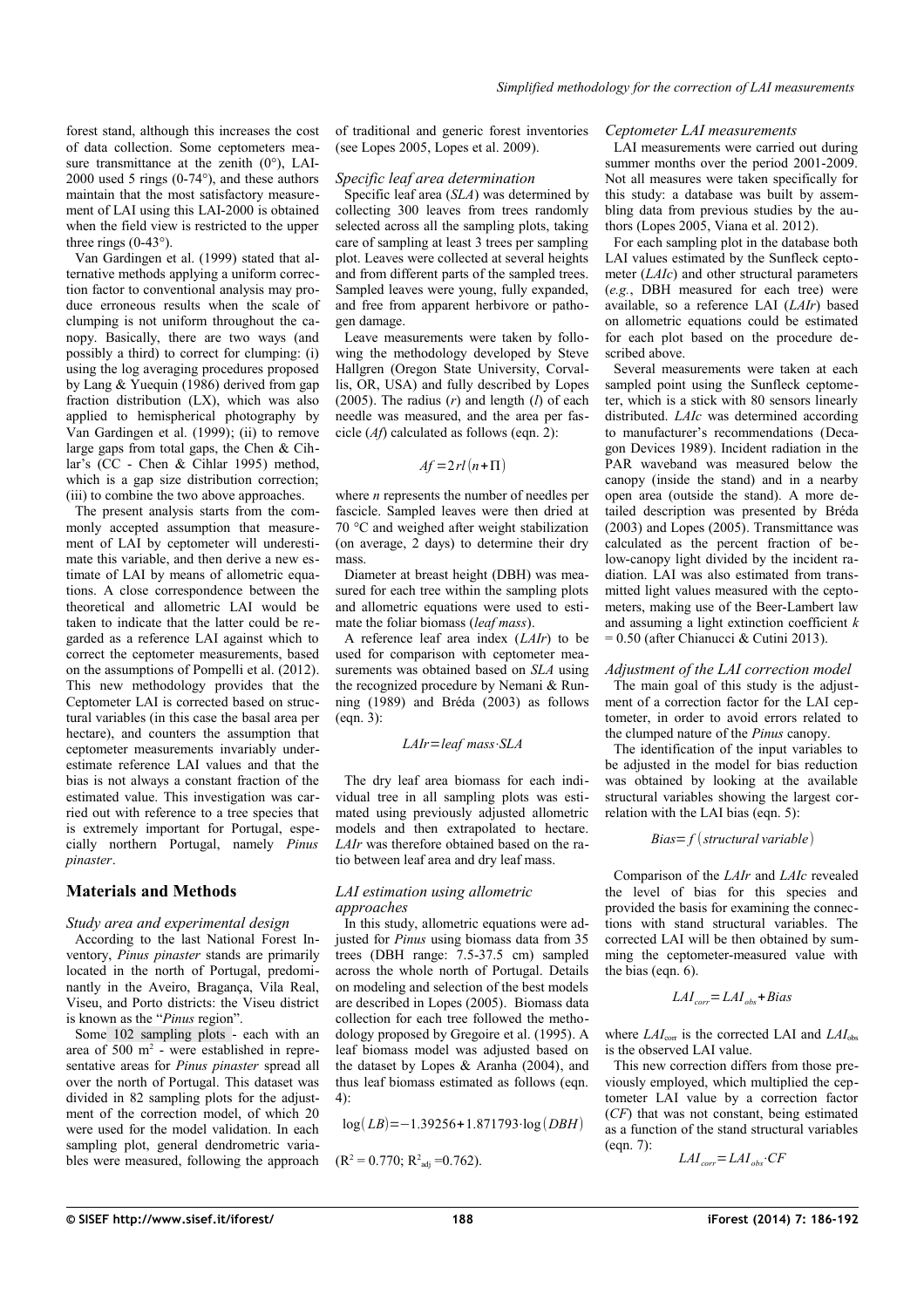where *CF* is the correction factor.

The following section seeks to evaluate the previous and new methodologies for correcting observed LAI by testing for differences between the reference, estimated and corrected LAI values. The output results were statistically analyzed by comparing LAI correction methods, and also the direct ceptometer measurement (with no correction), by fitting RMA regression lines, using the *LAIr* as the predicted variable.

To confirm the obtained results from the adjustment phase, a validation dataset (20 additional sampling plots) was used. The mean error (ME - eqn. 8) and the mean absolute error (MAE - eqn. 9) were estimated as follows:

$$
ME = \frac{(LAIr - LAIC)}{n}
$$

$$
MAE = \frac{|LAIr - LAIC|}{n}
$$

in which *n* represents the number of plots.

All the statistical analyses were performed using the software package R version 2.13.1 (R Development Core Team 2011).

### **Results**

#### *Dendrometric measurements*

[Tab. 2](#page-3-0) summarizes the main dendrometric information of the analyzed *Pinus* stands for both the adjustment model and the validation datasets. It is worth noting that in general both datasets show similar values for almost all variables [\(Tab. 2\)](#page-3-0). For the adjustment dataset, the average age is 37, ranging from 14 to 74. The metioned age heterogeneity is typical of these forest species in Portugal. [Tab. 2](#page-3-0) shows the available structural/dendrometric variables which can be exploited in the assessment of LAI underestimation when measured by a ceptometer.

## *Allometric equations for Pinus pinaster*

The final biomass database compiled by Lopes (2005) was used to adjust foliage biomass for this species. Linear and nonlinear models were tested as described by Lopes

<span id="page-3-0"></span>**Tab. 2** - *Pinus pinaster* dendrometric variables for the analyzed stands, considering the adjustment (82 sampling plots) and the validation dataset (20 sampling plots).  $(d_g)$ : average DBH;  $(h_g)$ : average height;  $(v_g)$ : average volume;  $(t_{2001})$ : stands age in 2001; (N): number of tree per hectare; (G): basal area per hectare; (V): volume per hectare.

| Parameter                    | <b>Adjustment Dataset</b> |       |       |        | <b>Validation Dataset</b> |       |       |        |  |
|------------------------------|---------------------------|-------|-------|--------|---------------------------|-------|-------|--------|--|
|                              | Max                       | Avg   | Min   | Std    | Max                       | Avg   | Min   | Std    |  |
| $d_g$ (cm)                   | 48.1                      | 23.3  | 11.4  | 9.16   | 41.3                      | 24.6  | 11.6  | 9.23   |  |
| $h_e(m)$                     | 25.5                      | 14.4  | 6.1   | 4.09   | 22.3                      | 15.3  | 7.2   | 4.35   |  |
| $V_g(m^3)$                   | 2.041                     | 0.397 | 0.020 | 0.42   | 1.322                     | 0.442 | 0.034 | 0.375  |  |
| $t_{2001}$                   | 74                        | 37    | 14    | 14.8   | 64                        | 41    | 19    | 14.6   |  |
| $N$ (tree ha <sup>-1</sup> ) | 3240                      | 930   | 220   | 723    | 1540                      | 776   | 220   | 455.3  |  |
| $G(m^2 \text{ ha}^{-1})$     | 62.87                     | 32.42 | 4.00  | 13.007 | 66.59                     | 31.57 | 9.76  | 16.077 |  |
| $V(m^3 \text{ ha}^{-1})$     | 612.3                     | 223.5 | 14.5  | 143.06 | 555.3                     | 233.2 | 44.6  | 158.33 |  |
| LAI                          | 6.40                      | 3.10  | 0.34  | 1.366  | 6.19                      | 2.98  | 0.82  | 1.658  |  |

(2005). All the adjustments (including other biomass components not considered at this stage) were done using the Systat® software package.

#### *Adjustment of the LAI correction model*

The first step was to establish the relationships between dendrometric variables and the bias, as previously defined. To this purpose, pairwise Pearson's correlation coefficient between the bias and the stand structural variables were calculated [\(Tab. 3\)](#page-3-1). Bias strongly related with basal area and volume, both per unit area. Apart from the number of trees per hectare, almost all the structural variables were related with the LAI bias. The adjustment of the LAI correction model was applied as defined previously. According to the new proposed correction, the estimated bias will be a function of the basal area per unit hectare (see eqn. 10). Basal area (*G*) is easily determined as a function of DBH, which is routinely measured in forest inventories, thus making the proposed correction easily applicable in almost all situations.

The bias estimated for *Pinus pinaster* was as follows (eqn. 10):

$$
Bias = -1.35628 + 0.068146G
$$

 $(R = 0.820; R^2 = 0.672; R^2_{\text{adj}} = 0.669; RMSE$  $= 0.649$ ) with standard errors for intercept and slope of 0.166381 and 0.004757, respectively  $(P_{value} = 1.07E-12$  and  $P_{value} =$ 5.71E-26, respectively).

#### *Comparison of the obtained LAI values*

Results from the specific leaf area calculation showed that the average *SLA* for *Pinus pinaster* was  $52.5 \pm 5.68$  cm<sup>2</sup> g<sup>-1</sup>.

Gower & Norman (1991) reported no differences in *SLA* between conifers and a broadleaved species (*Quercus rubra*). Our results show that the CAs tend to underestimate LAI compared to reference values, though overestimates were detected in the lower part of its range [\(Fig. 1,](#page-4-2) [Tab. 4\)](#page-4-1).

[Tab. 5](#page-4-0) summarises the average and standard deviation for LAI values obtained when all the correction measures were applied. The average value for the *LAIc* was  $2.27 \pm$ 0.758 and the allometric one was  $3.10 \pm$ 1.366. Again, *LAIc* measurements were lower than reference values and more homogeneous.

The red pine correction overestimates the LAI values for pines. The jack pine correction and that proposed by Gower & Norman (1991) are closer, although they still tend to overestimate the *LAIr* [\(Fig. 2\)](#page-5-0). The best results achieved using the jack pine correction are in agreement with the studies of Gower & Norman (1991), who proposed that ceptometer LAI should be multiplied by a correc-

<span id="page-3-1"></span>[Tab.](#page-3-0) 3 - Pearson correlation coefficient (R) between stand dendrometric variables and the LAI bias. For variable labels, see caption of Tab. [2.](#page-3-0) Correlation coefficient is highly statistically significant for  $R > 0.283$  (df: 80).

| <b>Parameters</b> | hg2001  | $d\sigma$ 2001 | vg2001  | <b>V2001</b> | N2001   | t2001   | <b>DH2001</b> | <b>SI</b> | G2001   | <b>Bias LAI</b> |
|-------------------|---------|----------------|---------|--------------|---------|---------|---------------|-----------|---------|-----------------|
| hg2001            |         | 0.94           | 0.91    | 0.83         | $-0.55$ | 0.90    | 0.81          | $-0.17$   | 0.54    | 0.51            |
| dg2001            | 0.94    |                | 0.95    | 0.80         | $-0.61$ | 0.91    | 0.85          | $-0.17$   | 0.54    | 0.53            |
| vg2001            | 0.91    | 0.95           |         | 0.80         | $-0.51$ | 0.86    | 0.82          | $-0.32$   | 0.53    | 0.51            |
| V2001             | 0.83    | 0.80           | 0.80    |              | $-0.20$ | 0.76    | 0.79          | $-0.22$   | 0.84    | 0.69            |
| N2001             | $-0.55$ | $-0.61$        | $-0.51$ | $-0.20$      |         | $-0.59$ | $-0.49$       | $-0.10$   | 0.11    | 0.06            |
| t2001             | 0.90    | 0.91           | 0.86    | 0.76         | $-0.59$ |         | 0.80          | $-0.12$   | 0.48    | 0.53            |
| DH2001            | 0.81    | 0.85           | 0.82    | 0.79         | $-0.49$ | 0.80    |               | $-0.19$   | 0.68    | 0.61            |
| <b>SI</b>         | $-0.17$ | $-0.17$        | $-0.32$ | $-0.22$      | $-0.10$ | $-0.12$ | $-0.19$       |           | $-0.14$ | $-0.12$         |
| G2001             | 0.54    | 0.54           | 0.53    | 0.84         | 0.11    | 0.48    | 0.68          | $-0.14$   |         | 0.82            |
| <b>Bias LAI</b>   | 0.51    | 0.53           | 0.51    | 0.69         | 0.06    | 0.53    | 0.61          | $-0.12$   | 0.82    |                 |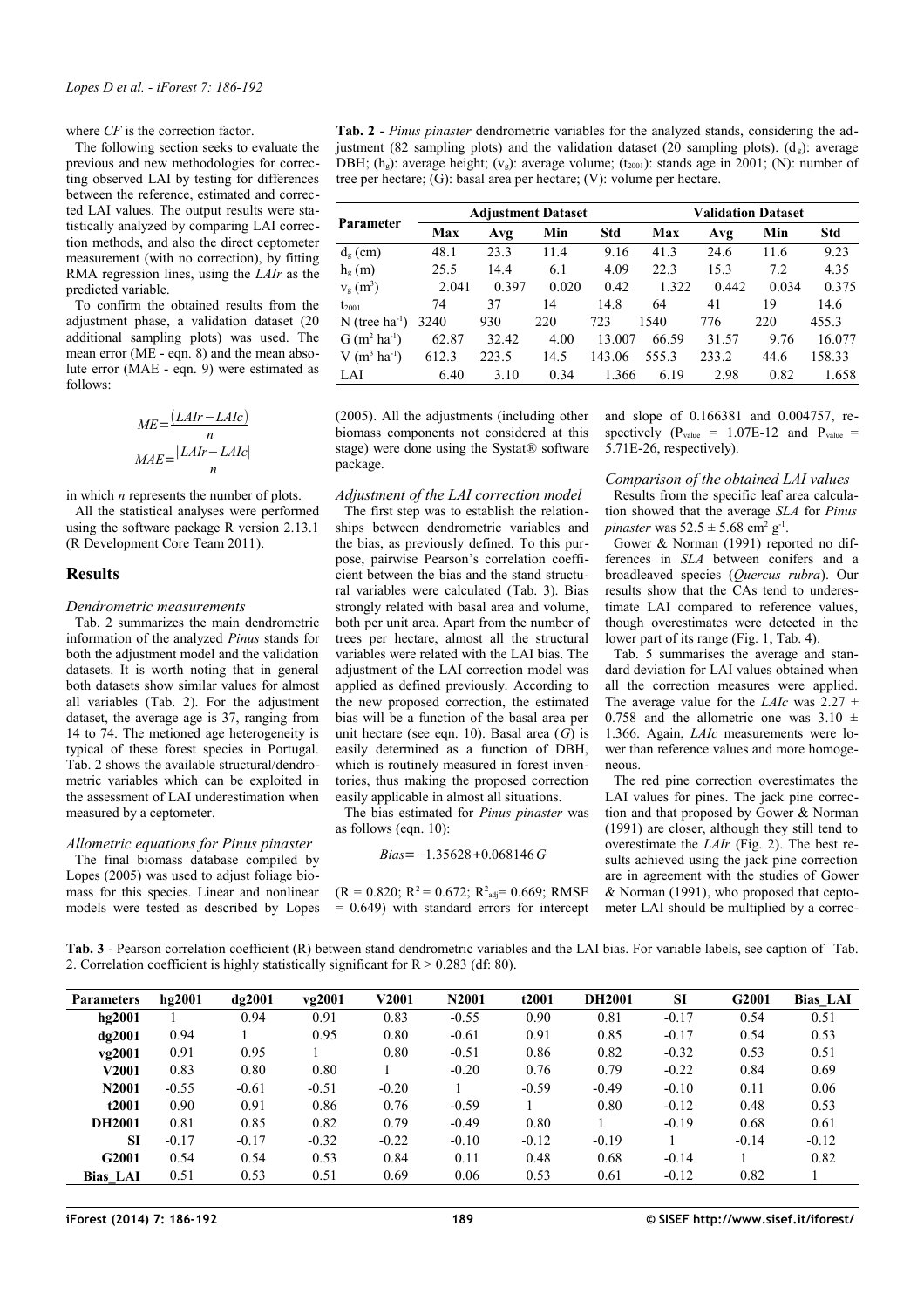<span id="page-4-1"></span>**Tab. 4** - RMA regression coefficients for leaf area index (LAI) using different correction methods. The expression used for regressions was: *LAIr = a LAIc + b.* (\*): intercepts for which the 95% confidence interval includes zero, and slopes not significantly different from 1 (p < 0.05).

| <b>Corrected Methodology for LAI</b>                                                                                            | $\mathbf{a}$ | <b>h</b> | $\mathbf{R}^2$ | <b>RMSE</b>                                     |
|---------------------------------------------------------------------------------------------------------------------------------|--------------|----------|----------------|-------------------------------------------------|
| Corrected LAI with the Chen & Cihlar (1995) correction for red pine                                                             |              |          |                | $0.4729* 0.6486 3.597e-01 2.611e-09 1.0860e+00$ |
| Corrected LAI with the Chen & Cihlar (1995) correction for jack pine                                                            |              |          |                | $0.7317* 0.6486 3.597e-01 2.611e-09 1.0860e+00$ |
| Corrected LAI combining the Chen & Cihlar (1995) corrections for red and jack pines $0.5725*0.64863.597e-012.611e-091.0860e+00$ |              |          |                |                                                 |
| Corrected LAI with the Gower $&$ Norman (1991) correction                                                                       |              |          |                | $0.7207*$ 0.6486 3.597e-01 2.611e-09 1.0860e+00 |
| LAI c                                                                                                                           |              |          |                | $1.0810*$ 0.6486 3.597e-01 2.611e-09 1.0860e+00 |
| Corrected LAI with the proposed methodology                                                                                     |              |          |                | $0.8737*0.3734*8.328e-018.275e-335.5497e-01$    |

tion factor of about 1.5, whereas Chen & Cihlar (1995) suggested a correction value of 1.48 for jack pine and 2.29 for red pine.

Results of the comparison among the correction methods tested are summarized in [Fig. 2,](#page-5-0) where it is fairly obvious that our proposed methodology provides the best fitting to the *LAIr* (reference values). The statistical parameters obtained from the ANOVA and the Tukey-Kramer's multiple-range test [\(Tab. 5\)](#page-4-0) also support the above evidence. Based on F statistics obtained from ANOVA (Snedecor & Cochran 1995), differences between the LAI average values obtained by the different correction methods considered were highly significant.

Based on the regression results, the new proposed LAI correction outperformed all the other methods, as indicated by the slope closer to one and the intercept closer to zero than for any other correction method [\(Tab.](#page-4-1) [4\)](#page-4-1). The new correction also provided the smallest RMSE.

Validation of the above correction method was carried out on a dataset including twenty additional *Pinus* stands [\(Tab. 6\)](#page-4-3). Results indicates that the Chen & Cihlar (1995) correction gave the highest LAI values. The best accuracy in *LAIr* prediction was obtained using our new correction, although the method reported by Gower & Norman (1991) also gave estimates close to reference values. Despite the small number of sampling plots used in the validation process, the results obtained showed that this new methodology improves the LAI estimation by reducing the bias, and represents a reasonable basis for adjusting field measurement of LAI using ceptometers.

# **Discussion**

This study has proved that the ceptometer LAI tends to underestimate the reference LAI values. In order to compensate for such underestimation, a new correction method has been developed based on an allometric approach. As reported by Jonckheere et al. (2004) this approach has some limitations in order to obtain more accurate results. The major one is that it is a site-specific method, being dependent on stand species composition. To this purpose, Ryu et al. (2010) has reported the dependency of clumping effects

<span id="page-4-2"></span>

<span id="page-4-0"></span>**Tab. 5** - Results of the statistical tests to identify differences between LAI obtained from tested methodologies. (Avg): average; (STD): standard deviation.

| Source                                                        | df            | Sum of<br>squares | Mean<br>square | F-value           | P-value |
|---------------------------------------------------------------|---------------|-------------------|----------------|-------------------|---------|
| Model                                                         | <sub>0</sub>  | 434 72947         | 72.45491       | 42.0436*** 0.0001 |         |
| Residual                                                      | 567           | 977.12701         | 1.72333        | -                 | -       |
| Tukey-Kramer test for the tested <i>Pinus</i> LAI corrections | $Avg \pm STD$ |                   |                |                   |         |

| I UKEV-KPAINER TEST TOP THE TESTED <i>PINUS</i> LATE COPPECTIONS                  | $\bf{A}$ ve $\bf{E}$ $\bf{S}$ $\bf{I}$ $\bf{D}$ |
|-----------------------------------------------------------------------------------|-------------------------------------------------|
| <i>LAIc</i>                                                                       | $2.26923 \pm 0.758$                             |
| LAIr                                                                              | $3.10161 \pm 1.366$                             |
| Corrected LAI with the proposed methodology                                       | $3.12245 \pm 1.426$                             |
| Corrected LAI with the Chen $& Chlar(1995)$ correction for jack pine              | $3.35228 \pm 1.119$                             |
| Corrected LAI with the Gower & Norman (1991) correction                           | $3.40385 \pm 1.136$                             |
| Corrected LAI combining the Chen & Cihlar (1995) red and jack pine<br>corrections | $4.28492 \pm 1.431$                             |
| Corrected LAI with the Chen & Cihlar (1995) correction for red pine               | $5.18682 \pm 1.732$                             |

<span id="page-4-3"></span>**Tab. 6** - Results of the validation step of the bias correction model using using different correction methods. (ME): mean error; (MAE): mean absolute error.

| <b>Applied Correction</b>                                             | MЕ       | <b>MAE</b> |
|-----------------------------------------------------------------------|----------|------------|
| Corrected LAI with the proposed methodology                           | 0.086    | 0.679      |
| Corrected LAI with the Chen & Cihlar $(1995)$ correction for red pine | $-1.823$ | 1979       |
| Corrected LAI with the Chen $& Chilar(1995)$ correction for jack pine | $-0.123$ | 1.065      |
| Corrected LAI combining the Chen $& Chlar(1995)$ corrections for red  | $-0.987$ | 1 3 1 7    |
| and jack pine                                                         |          |            |
| Corrected LAI with the Gower $\&$ Norman (1991) correction            | $-0.171$ | 1.066      |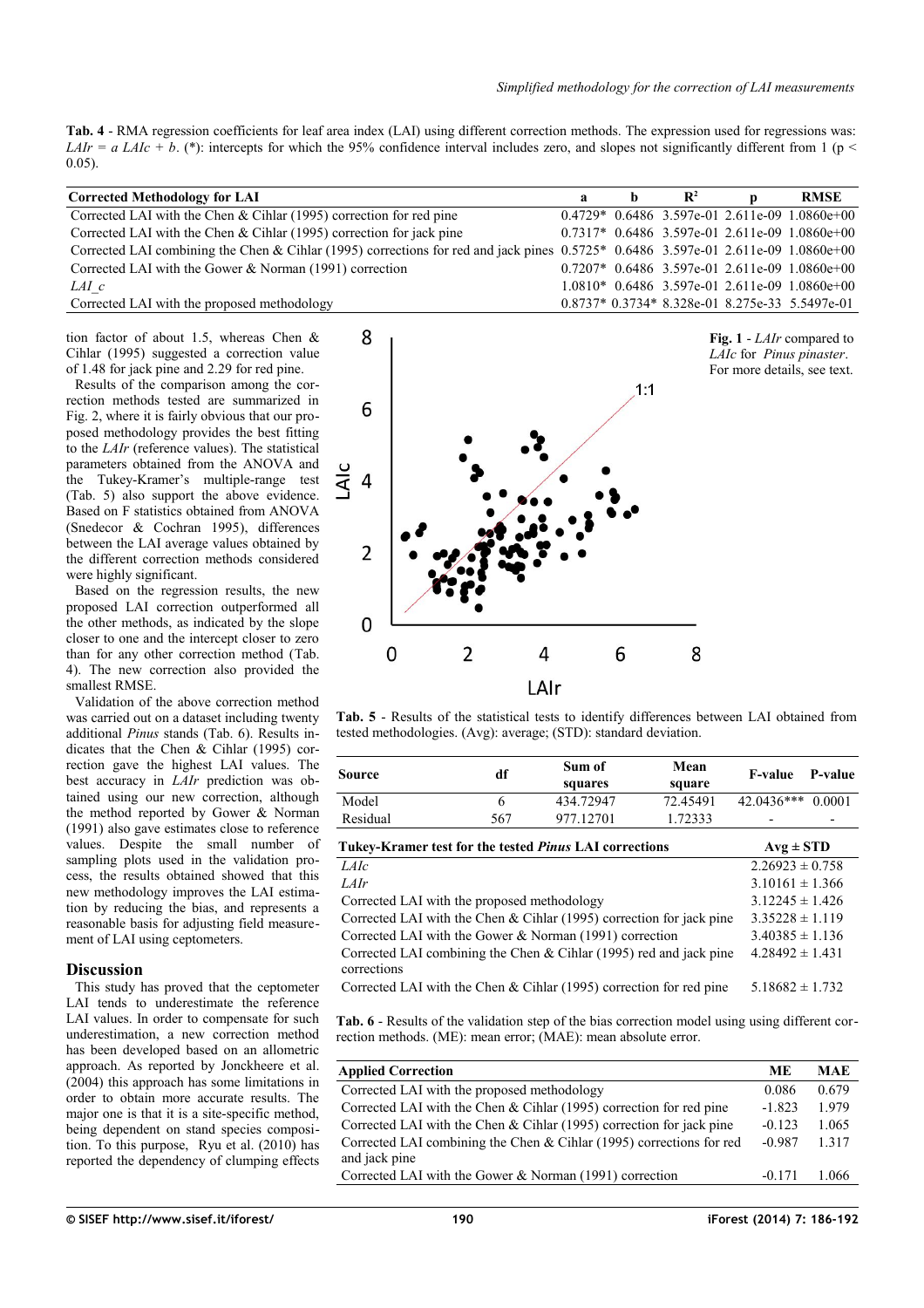

<span id="page-5-0"></span>**Fig. 2** - *Pinus* reference LAI *vs.* LAI obtained using different correction methods. (A): Chen & Cihlar (1995) correction for red pine; (B) Chen & Cihlar (1995) correction for jack pine; (C): combination of Chen & Cihlar (1995) correction for red and jack pine; (D): Gower & Norman (1991) correction; (E): the new proposed correction based on basal area.

on canopy cover, crown shape, and canopy height. Moreover, the correction method proposed here is also dependent on dominant species, soil fertility, site aspect and other local-dependent variables. Furthermore, future research should also address whether the results of the methodology used are also affected by tree age.

Based on the above considerations, we recommend the application of the proposed methodology for LAI bias correction only in the studied area, since the equations obtained for *Pinus pinaster* bias correction in this study were adjusted with trees from across northern Portugal with fairly satisfying results.

The main advantage of the proposed method for LAI bias correction relies on its simple practical use, since it is based on the basal area, which can easily be measured in

the field. DBH is a key variable in traditional forest inventories, and therefore basal area is available in almost all cases. Moreover, basal area can also be easily obtained by remote sensing surveys as described by Lopes (2005).

The new method proposed here was developed with the aim of identifying a simpler and more reliable correction for LAI measurements taken by the ceptometer. Unlike previous correction methods (Gower & Norman 1991, Chen & Cihlar 1995), the methodology proposed here does not assume that bias from measurements with the ceptometer is constant. Indeed, multiplying the measured LAI by a constant only changes the scale of analysis, but not necessarily the accuracy of the measurements. Instead, we considered the LAI bias a structure-dependent variable, and inferred its relationships with stand structural parameters. For *Pinus pinaster*, the predicting model based on basal area showed high correlation coefficients and low standard errors, proving its efficacy in representing the relationship between the independent variables and LAI.

In general, the present research has demonstrated a significant departure of the LAI values estimated by the ceptometer from the reference LAI values. A new simplified method for bias correction has been proposed based on site-specific stand structural variables, providing a reliable tool for improving the accuracy of LAI estimates.

#### **Acknowledgments**

Authors would like to thank PTDC/AGR-CFL/68186/2006 and CITAB for their financial support.

#### **References**

- Bréda NJJ (2003). Ground based measurements of leaf area index: a review of methods, instruments and current controversies. Journal of Experimental Botany 54 (392): 2403-2417. - doi: [10.1093/](http://dx.doi.org/10.1093/jxb/erg263) [jxb/erg263](http://dx.doi.org/10.1093/jxb/erg263)
- Chen JM, Black TA (1992). Defining leaf area index of non-flat leaves. Plant Cell and Environment 15: 421-429. - doi: [10.1111/j.1365-3040.](http://dx.doi.org/10.1111/j.1365-3040.1992.tb00992.x) [1992.tb00992.x](http://dx.doi.org/10.1111/j.1365-3040.1992.tb00992.x)
- Chen JM, Cihlar J (1995). Plant canopy gap-size analysis theory for improving optical measurements of leaf-area index. Applied Optics 34 (27): 6211-6222. - doi: [10.1364/AO.34.006211](http://dx.doi.org/10.1364/AO.34.006211)
- Chen JM, Cihlar J (1996). Retrieving leaf area index of boreal conifer forests using Landsat TM images. Remote Sensing of Environment 55: 153-162. - doi: [10.1016/0034-4257\(95\)00195-6](http://dx.doi.org/10.1016/0034-4257(95)00195-6)
- Chianucci F, Cutini A (2013). Estimation of canopy properties in deciduous forests with digital hemispherical and cover photography. Agricultural and Forest Meteorology 168: 130-139. doi: [10.1016/j.agrformet.2012.09.002](http://dx.doi.org/10.1016/j.agrformet.2012.09.002)
- Deblonde G, Penner M, Royer A (1994). Measuring leaf area index with the Li-Cor LAAI-200 in pine stands. Ecology 75 (5): 1507-1511. - doi: